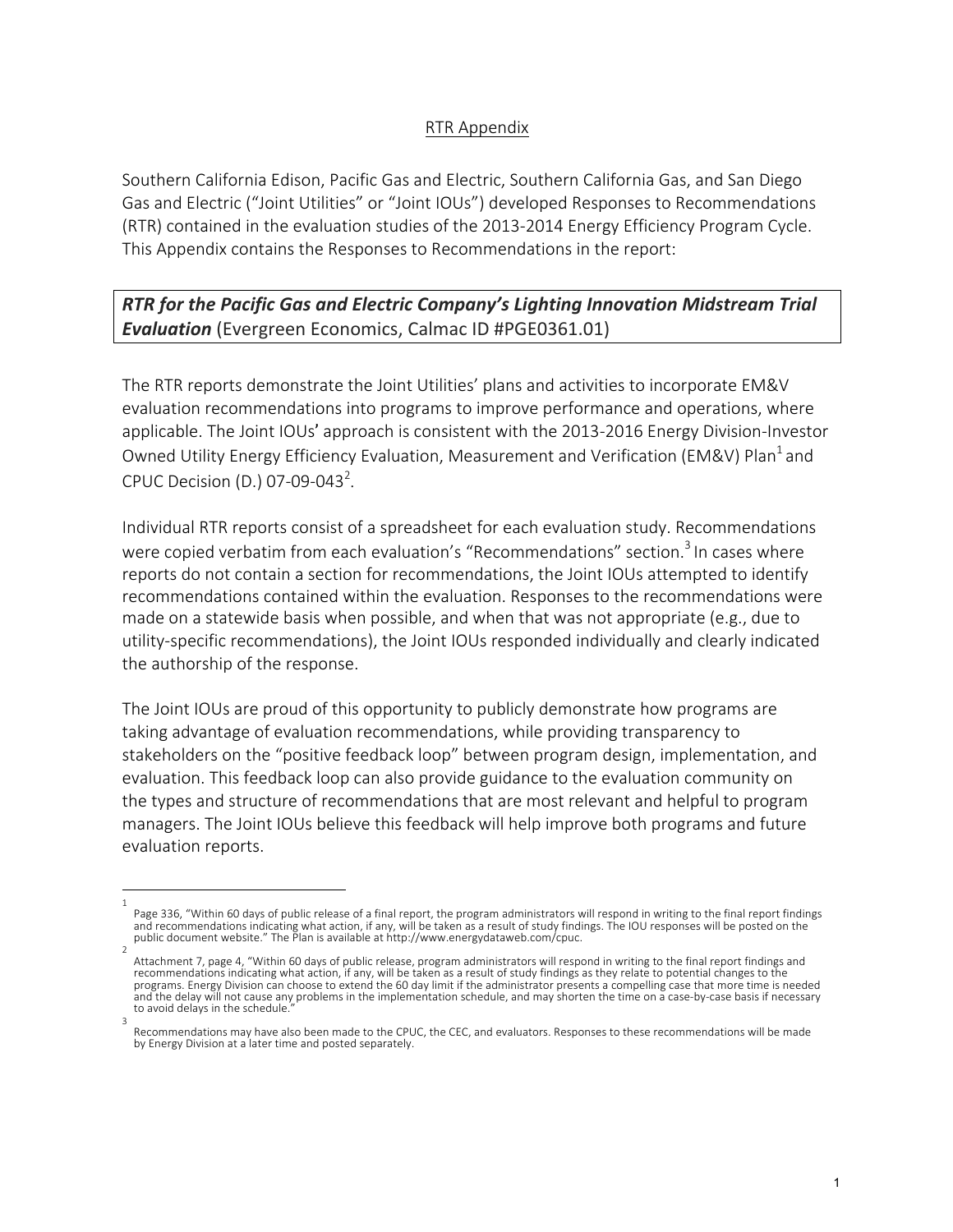## **EM&V** Impact, Process, Market Assessment Study Recommendations

Study Title: Pacific Gas and Electric Company's Lighting Innovation Midstream Trial Evaluation

**Program: PG&E LED Midstream**

**Author: Evergreen Economics**

**Calmac ID: PGE0361.01**

Link to Report: http://calmac.org/publications/PGandE\_Commercial\_Midstream\_LED\_Trial\_Assessment\_Final\_Report.pdf

| Item#          | Page # | <b>Findings</b>                                                                                                                                                                                                                                                                                                                                                           | <b>Best Practice / Recommendations</b>                                                                                                                                                                                                                                                                                                                                                                                                                 | Recommendation<br><b>Recipient</b> | <b>Disposition</b><br>(Accepted,<br>Rejected, or<br>Other) | <b>Disposition Notes</b><br>(e.g. Description of specific program change or Reason for rejection or Under<br>further review)                                                                                                                                                                                                                                                                                                                                                                                                                                                                                                                                                                                                                                                                                                                                                                                                                                                                                                                                                                                                                                                                                                                                                                                                                                 |
|----------------|--------|---------------------------------------------------------------------------------------------------------------------------------------------------------------------------------------------------------------------------------------------------------------------------------------------------------------------------------------------------------------------------|--------------------------------------------------------------------------------------------------------------------------------------------------------------------------------------------------------------------------------------------------------------------------------------------------------------------------------------------------------------------------------------------------------------------------------------------------------|------------------------------------|------------------------------------------------------------|--------------------------------------------------------------------------------------------------------------------------------------------------------------------------------------------------------------------------------------------------------------------------------------------------------------------------------------------------------------------------------------------------------------------------------------------------------------------------------------------------------------------------------------------------------------------------------------------------------------------------------------------------------------------------------------------------------------------------------------------------------------------------------------------------------------------------------------------------------------------------------------------------------------------------------------------------------------------------------------------------------------------------------------------------------------------------------------------------------------------------------------------------------------------------------------------------------------------------------------------------------------------------------------------------------------------------------------------------------------|
| 1              | 95     | The Trial's design is feasible, although the<br>evaluation findings suggest that the program<br>logic and theory should be revised. Contractors<br>are less involved than anticipated and<br>participation is driven by very large and very<br>small purchases (as opposed to primarily small<br>projects) many of which are direct sales from<br>distributors.           | Revise the program theory and logic model to<br>reflect that contractors are less involved than<br>anticipated and that most sales are direct from<br>the distributor to the end-user.                                                                                                                                                                                                                                                                 | PG&E                               | Accepted                                                   | We agree that there is a need to revise the logic models (p.83-84). We<br>believe that both logic models have merit for two distinctly different<br>approaches to midstream. The original model fits well with Retrofit & New<br>Construction projects where the Distributor could influence the contractor<br>and customer to choose better efficiency options.<br>Currently this midstream program operates as outlined in the new logic<br>model where contractors are less involved. Participating distributers provide<br>direct sales to the end-customer targeting Operational & Maintenance needs.<br>O&M products such as Replacement lamps are easily installed by the<br>customer or its maintenance staff.                                                                                                                                                                                                                                                                                                                                                                                                                                                                                                                                                                                                                                       |
| $\overline{2}$ | 95     | To best ensure that program performance is<br>accounted for (in terms of transforming the<br>commercial lighting market) we propose a list of<br>likely market transformation indicators, below:<br>1. Program incentivized LED replacement lamp<br>sales volumes<br>2. LED Price<br>3. Distributor purchase and stocking practices<br>4. Market Actor promotional effort | Develop systems to track market indicators.<br>These indicators will help assess the<br>effectiveness of the Trial and conditions in the<br>overall commercial LED replacement lamp<br>market. Tracking should balance the cost of<br>additional precision with the need for additional<br>precision (for example, we do not necessarily<br>recommend conducting distributor shelf surveys<br>to assess changes in distributor stocking<br>practices). | PG&E                               | Accepted                                                   | We agree that there should be some program involvement in tracking the<br>market trends. This raises some questions regarding what effectively can be<br>collected at point of sale vs. what will require interviews and surveys. PG&E<br>would like to work with ED staff and EM&V to clearly understand what will<br>best serve the purpose of the Midstream program. We believe there needs to<br>be a balance in the logic model of a midstream program with the extra effort<br>by participants to provide sales data. The Distributors are currently providing<br>data on their sales/units by lamp type, manufacturer and model number. This<br>can be tied to the customer NAICS code based on their SAID. We are in<br>discussions with our EM&V teams to assist in providing evaluation and<br>comparisons to other reports containing some of these program performance<br>metrics. Examples of such reports include WO13: California Replacement<br>Lamp Market Status Report by DNV GL, California LED Work paper Update<br>Study by Navigant, and Residential Lighting Market Trends Analysis by TRC.<br>Also, in 2016 Navigant will be conducting another LED pricing web scraping<br>effort. While not a direct correlation to lamp sales, lamp shipment data from<br>sources like NEMA and U.S. Department of Commerce may also be tracked. |
| $\overline{3}$ | 95     | End-user business type is unknown for over half<br>of the projects that received LED replacement<br>lamps at reduced cost through the Trial.                                                                                                                                                                                                                              | Seek to improve end use facility type data in<br>program tracking (ensure that this is required of<br>distributors) and monitor changes in<br>participating end use business types.                                                                                                                                                                                                                                                                    | PG&E                               | Accepted                                                   | PG&E savings claimed is based on "COM" building which is the blended hours<br>for all or "Any" building type. As indicated in response to recommendation<br>$\#2$ , based on addresses provided by the distributor we are able to connect the<br>address to a customer record SAID. One of the goals set for 2016 is to<br>proactively update our customer records such as collecting best point of<br>contact, preferred method for contact, Email or text and connecting a NAICS<br>code to each customer record.                                                                                                                                                                                                                                                                                                                                                                                                                                                                                                                                                                                                                                                                                                                                                                                                                                          |